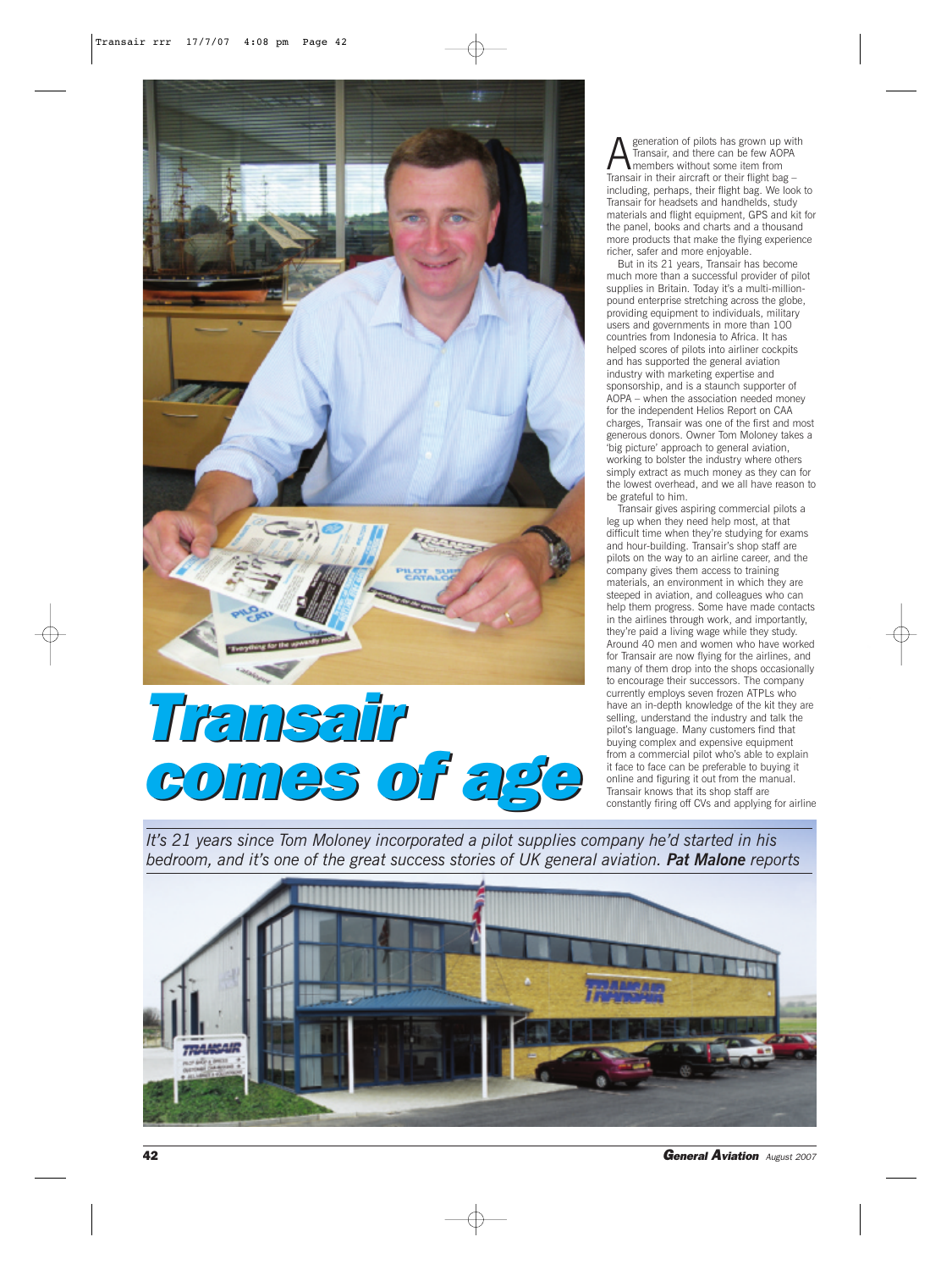*Left: Tom Moloney in his Shoreham office with early Transair catalogues Bottom left: Transair has 20,000 sq feet of office, warehouse and shop space at Shoreham*

*Right: the warehouse also carries lines for Moloney's online marine supplies business*

jobs, and encourages the practice. Says Tom Moloney: "It's understood that shop staff are with us for a maximum of two or three years. and we're in the unusual position for a retailer of encouraging some of our best people to move on. It's a mutually beneficial arrangement, for our customers, our staff and the company, and working for Transair looks good on a pilot's CV."

Beyond the shops, staff tend to stay with Transair long term. Finance director Peter Burton has been with the company for 15 years, marketing manager Bob Martin started as a 'picker and packer' in the warehouse 14 years ago, sales manager Rob Norman started in customer services and worked his way up.

Tom Moloney always had faith in his vision, although at the outset there was very little else – no experience, no knowledge, and in particular, no money. Tom had effectively been working at odd jobs since the age of 13, desperate to get away from school and out of Hounslow. At 15 he joined the merchant navy to see the world, which he did from the deck of a series of BP tankers. The shipping world's move to cheap foreign labour – something which, heaven forbid, could one day be replicated in aviation – saw him paid off in South America just



Shevers, with whom he has maintained good relations, and from whom he's learned a lot. This was in the days, of course, when a GA pilot who owned a headset was the exception. You used a hand-mike for RT, the distorted voice of ATC crackled from a speaker in the roof, and instructors shouted a lot and went deaf. "I dropped my mike on my first solo," Tom recalls. "I was turning final and scrabbling around under the seat for the mike. Not a position you want to be in."

Tom started importing headsets bought on the grey market in the USA. He took a classified ad in Pilot magazine, calling the business Transair – nobody knows where the name came from, although many years later Tom's brother John unearthed a picture Tom had sketched of a Trident taking off from Heathrow with 'Transair' written on the side. Transair's world headquarters was Tom's

bedroom in Feltham, where he would wrap and pack headsets in the evening, then take them to the post

office on his way to work. "Margins were reasonable," he says. "In real terms, a David Clark headsets

today costs less

than it did 15

manager.

years ago – the same goes for a lot of electronic kit." But looking back on it, he was in the perilous

position of the young man who

doesn't know how much he doesn't know, who does things because nobody's told him you can't do them, and who benefits from risk because he can't evaluate the odds. In the first five years, Transair outgrew three sets of offices but effectively made no money, with revenues ploughed into expansion. Undoubtedly Transair would have been vulnerable to market shocks, but it continued to grow and Tom continued to learn. Running a business is, he says, "largely common sense", perhaps understating the value of that rare commodity. Transair also had another rare asset, an understanding bank

Tom and his early partner Chris Chantry, who left in1987 to start up a successful marketing company, travelled across America to "source new products". When they got home their girlfriends pointed out they had ample photographs of beaches, drinking dens and places of entertainment but precious few of aeroplanes. Nonetheless the product lines began to expand. The first Transair item had been Telex headsets; David Clarks followed soon after, and every month Tom tried to add something new. Again reflecting the blithe impetuosity of youth, Tom quit his job and went full-time. "I didn't have a lot to lose," he reflects. "But it was hand to mouth. In the first three years I just took £40 a week out of the company, which wasn't enough to live on. I subsisted on credit cards, and we continued to grow steadily – but when it turns over £10, it's easier to double turnover than when you're dealing with many millions, as Transair does today.

It was a red letter day when Transair moved into a rented nursery unit in the Green Business Centre in Staines. Its first employee was Shaun Mullins, its second was secretary Kay Gunston, now Mrs Kay Moloney, who still works for the company.

As they ran out of room, they'd simply rent the unit next door and knock through. In 1990 they outgrew five units and moved the whole operation to a wooden hut at Fairoaks.

> They quickly filled a 4,000 square foot blister hangar there and had a new 8,000 square foot building erected for themselves, but within two years they'd outgrown that, too. Tom says: "We spent two years working at capacity, without enough room to get one more person on one more seat in there. I'd always wanted to get out of Surrey – costs are too high for a mail order firm there – and I'd looked around all over the country, at Dunkeswell, Truro, Sandtoft… we came close to going to Biggin Hill,

but it was difficult to find somewhere that suited all our requirements." Not until 1999 did they settle at Shoreham, with a new 20,000 square foot warehouse and office complex.

Transair pioneered catalogue selling in the UK, and Tom keeps a collection of early issues in his office overlooking the runway at Shoreham. Compared to today's Transair catalogues they look paltry, but they were cutting-edge in their time. Tom says: "We had a small printing press in the office and did all

before the Falklands War and he returned to west London a seasoned traveller, having seen enough of employment to know that he'd rather work for himself. He was 22 years old.

SUPPLIE **UPTUE** 

erything for the up

Tom had always been interested in aviation – he lived close to Heathrow, where his father was a baggage handler for BEA, and was an enthusiastic spotter and aviation artist. He got a job with a company called Standard Aero, who then as now provided overhaul and maintenance services across the world. While working to increase their piston-engine business Tom learned to fly with British Airways Flying Club at High Wycombe. His first flight was on July 3, 1984, in a Tomahawk and it cost £40 an hour, dual. "I took to it like a duck to water," he says "I went solo in about seven hours, and I toyed with the idea of a flying career."

Tom did well at Standard Aero, and they sent him to Canada and the USA to learn more about the business. There, he saw how much less expensive pilot supplies were, and among other contacts he met Sporty's founder Hal